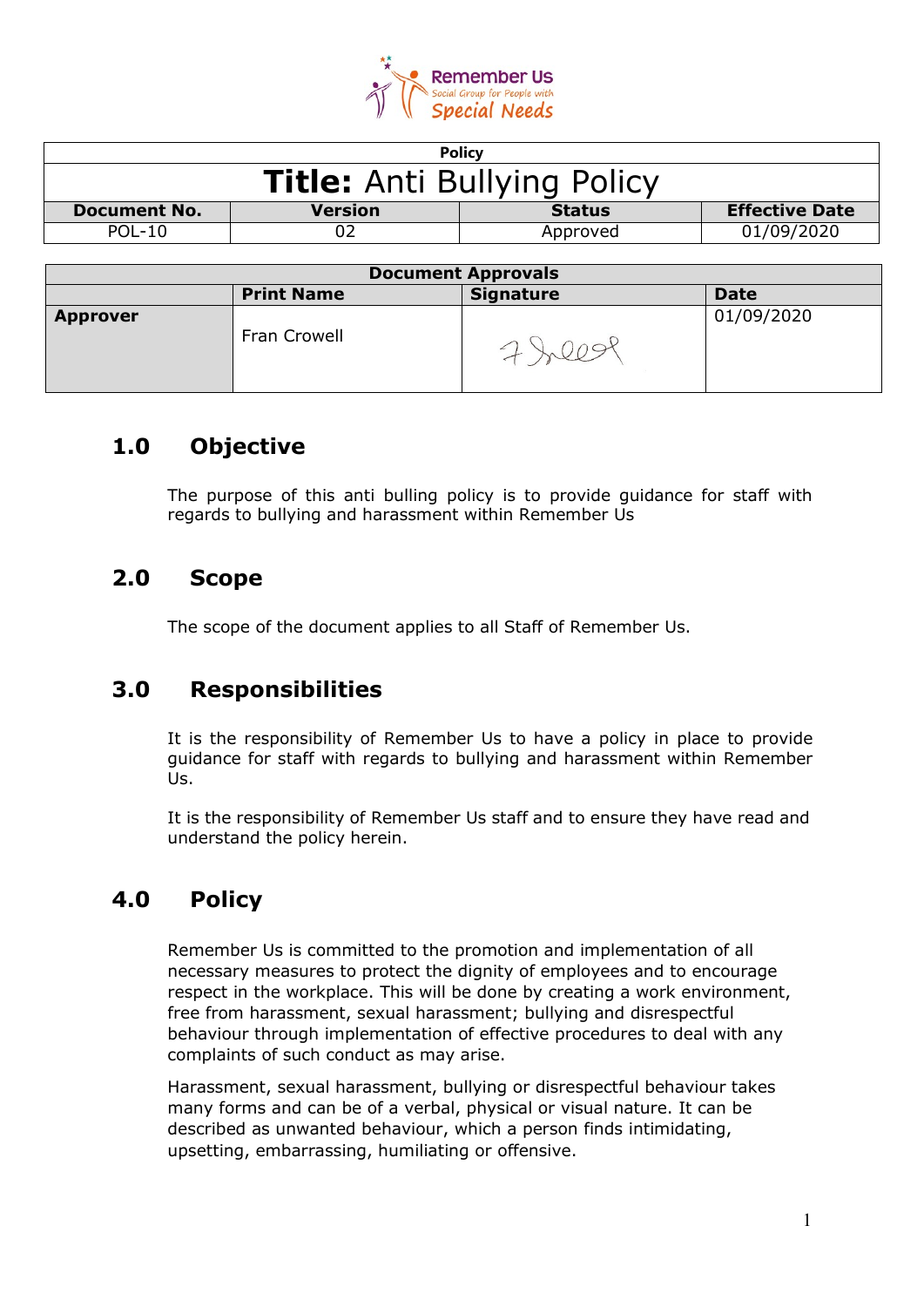

|                                    |                | <b>Policy</b> |                       |
|------------------------------------|----------------|---------------|-----------------------|
| <b>Title: Anti Bullying Policy</b> |                |               |                       |
| <b>Document No.</b>                | <b>Version</b> | <b>Status</b> | <b>Effective Date</b> |
| <b>POL-10</b>                      |                | Approved      | 01/09/2020            |

It is essential to remember that it is not the intention of the person responsible for the behaviour which is most important in deciding whether harassment, sexual harassment, or bullying has occurred, but whether the incidents are acceptable by normal standards of behaviour.

## **4.1 Harassment, Sexual Harassment and Bullying**

#### **4.1.1 Harassment**

"Harassment is any form of unwanted conduct related to any of the discriminatory grounds."

In particular, employees cannot and should not comment to or about, harass, or discriminate against each other on any of the following nine grounds:

- Gender
- Marital status
- Family status
- Sexual orientation
- Religious belief or lack of religious belief
- Age
- Disability, lack of disability or the nature of disability
- Race, colour, nationality or ethnic or national origins
- Membership or non-membership of the traveller community

Harassment may consist of a single incident or repeated inappropriate behaviour. The following are examples of inappropriate behaviour, which may constitute harassment. These examples are illustrative but not exhaustive:

- Verbal harassment, e.g., jokes, derogatory comments, ridicule, or song
- Written harassment, e.g., faxes, text messages, social media, e-mails, or notices
- Physical harassment, e.g., jostling or shoving.
- Intimidatory harassment, e.g., gestures or threatening poses
- Visual displays, e.g., posters, emblems, or badges
- Persistent negative body language
- Ostracising or exclusion of a person
- Inappropriate use of social media to harass someone.

An act of harassment may occur outside the work premises or normal working hours provided the perpetrator was acting in the course of employment, for example, at a training course, conference, or work-related social event.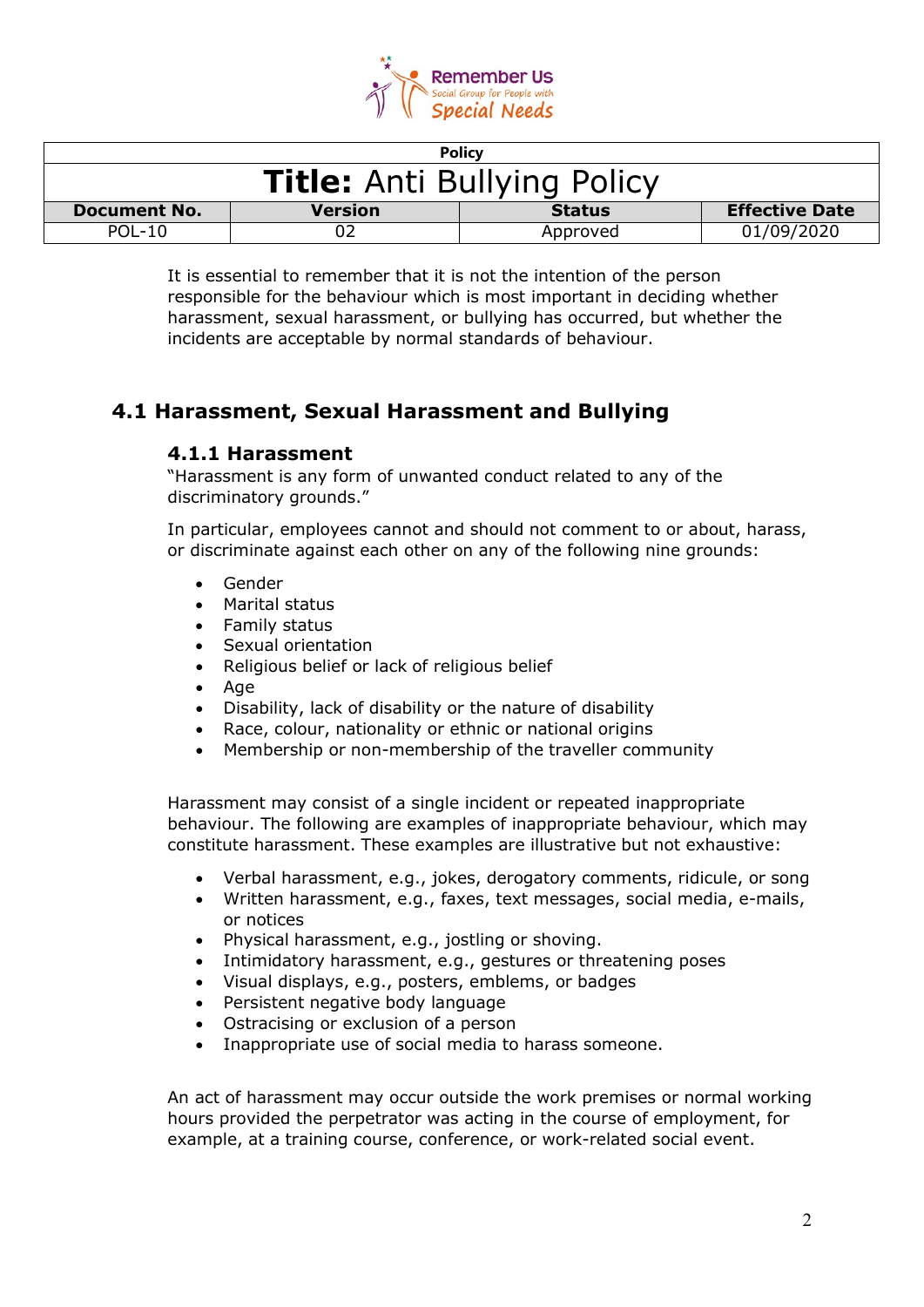

|                                    |                | <b>Policy</b> |                       |
|------------------------------------|----------------|---------------|-----------------------|
| <b>Title: Anti Bullying Policy</b> |                |               |                       |
| <b>Document No.</b>                | <b>Version</b> | <b>Status</b> | <b>Effective Date</b> |
| $POL-10$                           |                | Approved      | 01/09/2020            |

#### **4.1.2 Sexual Harassment**

"Sexual harassment is any form of unwanted verbal, non-verbal or physical conduct of a sexual nature, being conduct which in either case has the purpose or effect of violating a person's dignity and creating an intimidating, hostile, degrading, humiliating or offensive environment for the person.

Without prejudice to the generality of the above, such unwanted conduct may consist of acts, requests, spoken words, gestures or the production, display or circulation of written words, pictures or other material."

Sexual harassment may consist of a single incident or repeated inappropriate behaviour. The examples of types of inappropriate behaviour contained in the section on harassment apply in the case of sexual harassment also.

### **4.1.3 Bullying**

Workplace bullying is repeated inappropriate behaviour, direct or indirect, whether verbal, physical or otherwise, conducted by one or more persons against another or others at the place of work and/or in the course of employment, which could reasonably be regarded as undermining the individual's right to dignity at work.

The following are examples of bullying behaviour:

- Undermining an individual's right to dignity at work
- Humiliation
- Intimidation
- Verbal abuse
- Victimisation
- Exclusion and isolation
- Intrusion by pestering, spying and stalking.
- Repeated unreasonable assignments to duties that are obviously unfavourable to one individual.
- Repeated requests giving impossible deadlines or impossible tasks.
- Implied threats
- **Gestures**

The above list is representative only, not exhaustive, and should be used as guidance.

- $\triangleright$  An isolated incident of the behaviour described in this definition may be an affront to dignity at work, but, as a once off incident, is not considered to be bullying.
- $\triangleright$  Complaints relating to instructions issued by a member of the management team, assignment of duties, terms and conditions of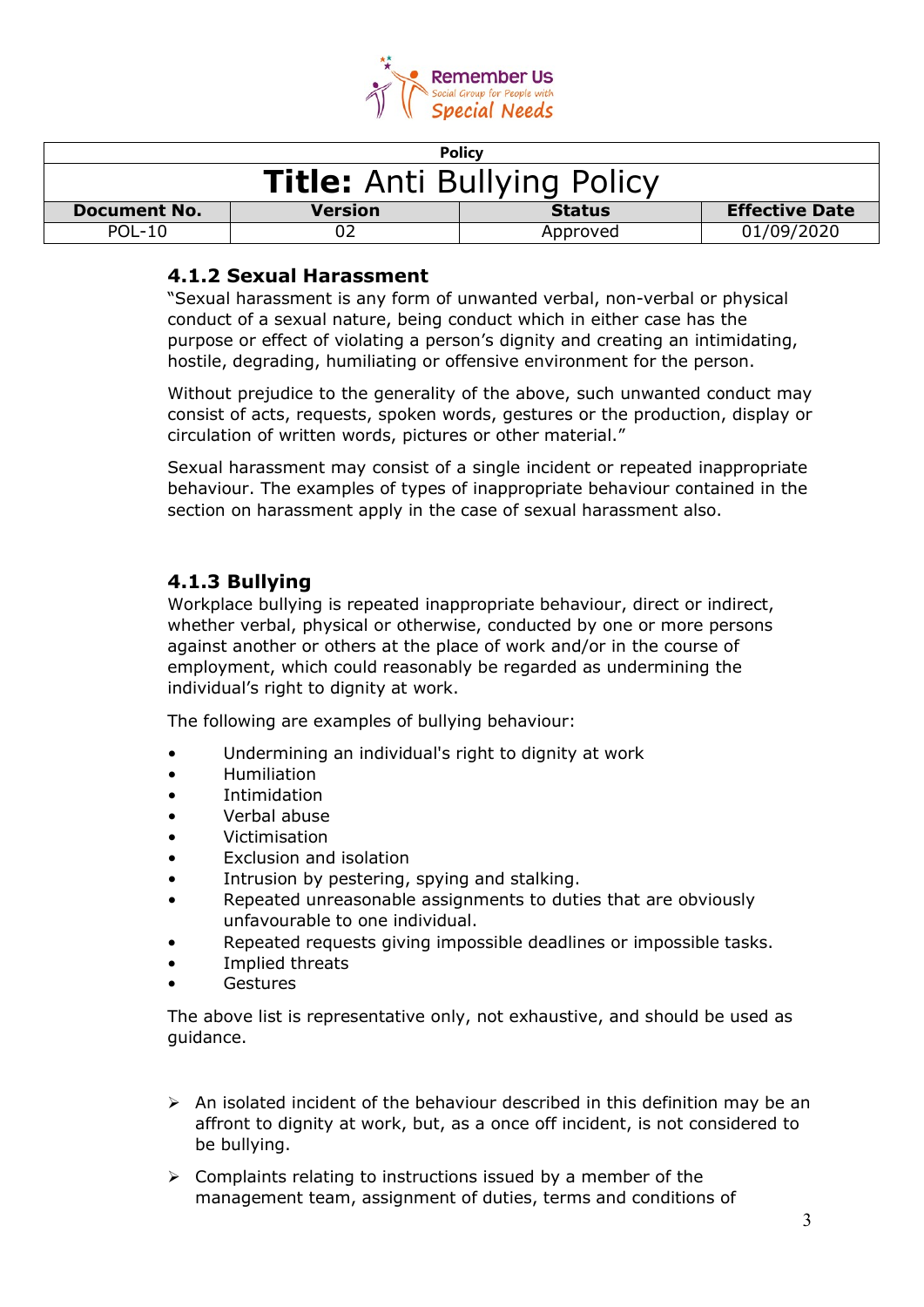

|                                    |                | <b>Policy</b> |                       |
|------------------------------------|----------------|---------------|-----------------------|
| <b>Title: Anti Bullying Policy</b> |                |               |                       |
| <b>Document No.</b>                | <b>Version</b> | <b>Status</b> | <b>Effective Date</b> |
| $POL-10$                           |                | Approved      | 01/09/2020            |

employment or other matters, which are appropriate for referral under other normal grievance procedures, do not constitute bullying.

- $\triangleright$  Legitimate management responses to pressurised situations which require an immediate action are not considered to be bullying.
- $\triangleright$  Constructive and fair criticism of an employee's conduct or work performance is not bullying.

#### **4.1.4 Lack of Respect**

Lack of respect can be shown by direct comments, sarcasm, snide remarks, inappropriate jokes, or banter directed towards a colleague. It can also arise where colleagues are ignored, overlooked, avoided, or shunned without good reason and in a manner likely to be hurtful or disrespectful. Jokes or comments directed at or referring to a colleague could be thought amusing by others but unpleasant, uncomfortable, or hurtful to that colleague.

### **4.2 Procedures**

#### **4.2.1 Informal Procedure**

While in no way diminishing the issue or the effects on individuals, an informal approach can often resolve matters. As a general rule therefore, an attempt should be made to address an allegation of bullying as informally as possible by means of an agreed informal procedure. The objective of this approach is to resolve the

difficulty with the minimum of conflict and stress for the individuals involved.

- a) Any employee who believes he or she is being bullied should explain clearly to the respondent(s) that the behaviour in question is unacceptable. In circumstances where the complainant finds it difficult to approach the respondent(s) directly, he or she should seek help and advice, on a strictly confidential basis, from a member of the management team.
- b) A complainant may decide, for whatever reason, to bypass the informal procedure. Choosing not to use the informal procedure should not reflect negatively on a complainant in the formal procedure.

#### **4.2.2 Formal Procedure**

If an informal approach is inappropriate or if after the informal stage, the bullying persists, the following formal procedures should be invoked: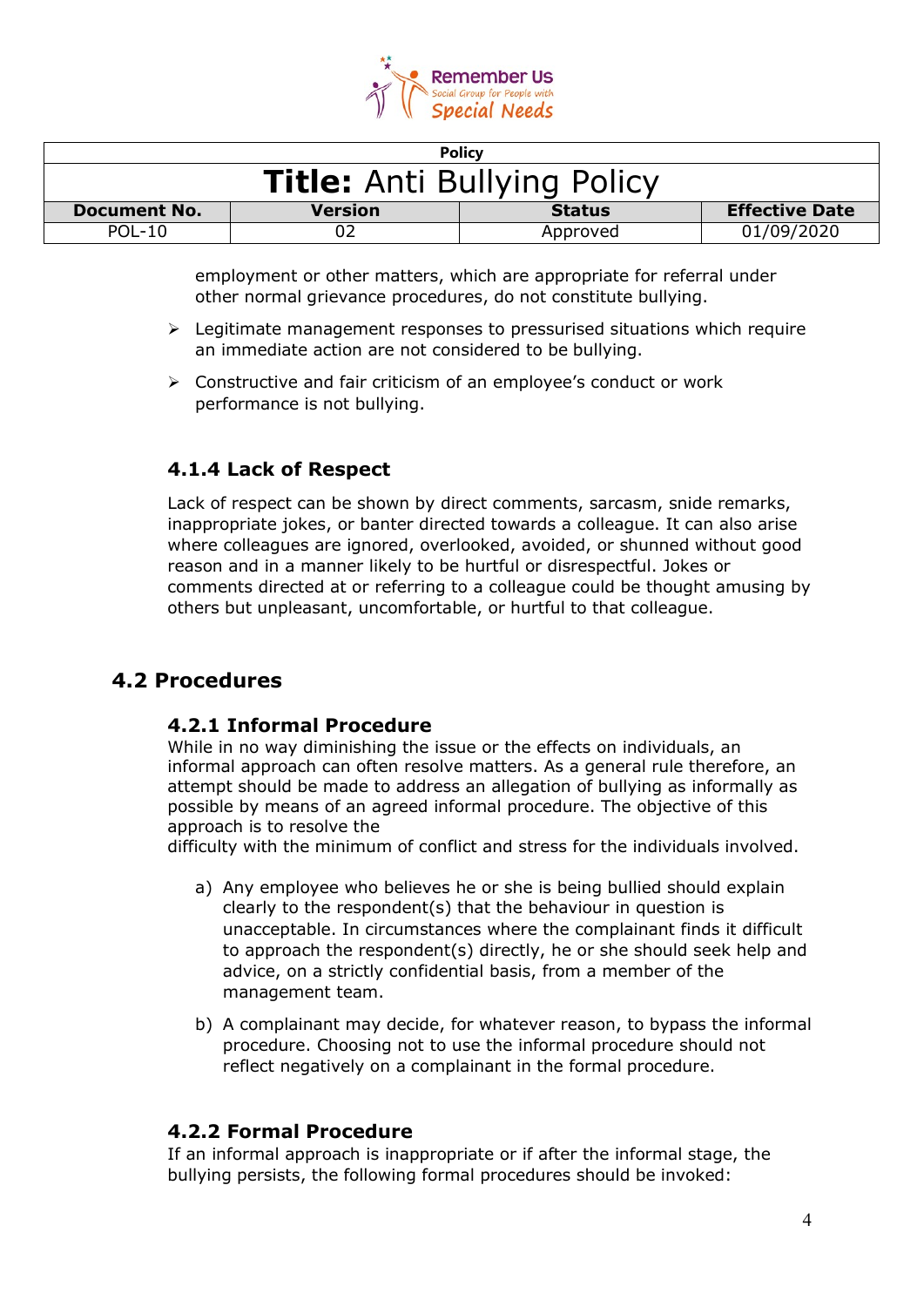

|                                    |                | <b>Policy</b> |                       |
|------------------------------------|----------------|---------------|-----------------------|
| <b>Title: Anti Bullying Policy</b> |                |               |                       |
| <b>Document No.</b>                | <b>Version</b> | <b>Status</b> | <b>Effective Date</b> |
| $POL-10$                           |                | Approved      | 01/09/2020            |

- The complainant should make a formal complaint in writing to any member(s) of the Board of Directors. The complaint should be confined to precise details of actual incidents of bullying.
- The respondent(s) should be notified in writing that an allegation of bullying has been made against them.
- They should be given a copy of the complainant's statement and advised that they shall be afforded a fair opportunity to respond to the allegation(s).
- The complaint should be subject to an initial examination by a designated member of the Board of Directors, who can be considered impartial, with a view to determining an appropriate course of action. An appropriate course of action at this stage, for example, could be exploring a mediated solution or a view that the issue can be resolved less formally.
- The option of mediation will always be considered prior to investigation.

Should either of these approaches be deemed inappropriate or inconclusive, a formal investigation of the complaint should take place with a view to determining the facts and the credibility or otherwise of the allegation(s).

### **4.2.3 Investigation**

- $\triangleright$  The investigation should be conducted by either a designated member or members of the Board of Directors or, if deemed appropriate, an agreed third party. The investigation should be conducted thoroughly, objectively, with sensitivity, utmost confidentiality, and with due respect for the rights of both the complainant(s) and the respondent(s).
- $\triangleright$  The investigation should be governed by terms of reference, preferably agreed between the parties in advance.
- $\triangleright$  The investigator(s) should meet with the complainant and respondent(s) and any witnesses or relevant persons on an individual confidential basis with a view to establishing the facts surrounding the allegation(s). Both the complainant and respondent(s) may be accompanied by a work colleague if so desired.
- $\triangleright$  Every effort should be made to carry out and complete the investigation as quickly as possible and preferably within an agreed timeframe.
- $\triangleright$  On completion of the investigation, the investigator(s) should submit a written report to Board of Directors containing the findings of the investigation.